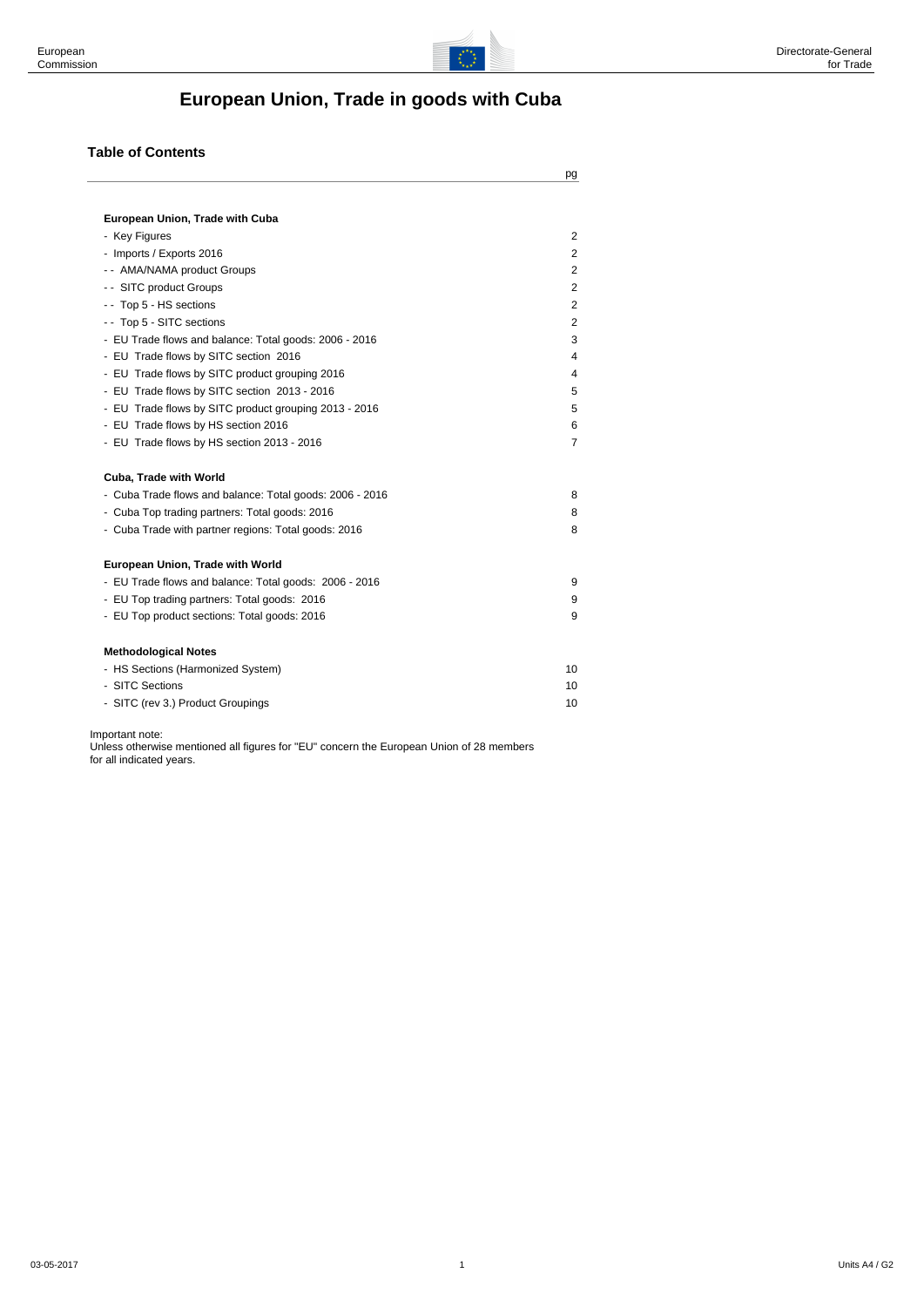## **Key Figures**

| Indicator                  | Unit      | Period      | Imports | Exports | Total trade | Balance |
|----------------------------|-----------|-------------|---------|---------|-------------|---------|
| Last year                  | Mio euros | 2016        | 418     | 2,043   | 2,461       | 1,625   |
| Rank as EU partner         |           | 2016        | 99      | 63      | 77          |         |
| Share in EU trade          | %         | 2016        | 0.0     | 0.1     | 0.1         |         |
| Annual growth rate         | %         | 2015 - 2016 | $-23.5$ | $-6.0$  |             |         |
| Annual average growth rate | %         | 2012 - 2016 | $-13.3$ | 4.0     |             |         |

## **Imports 2016 Exports 2016**

| <b>AMA/NAMA product Groups</b>  |             |         |                                 |                      |         |  |  |  |  |  |  |
|---------------------------------|-------------|---------|---------------------------------|----------------------|---------|--|--|--|--|--|--|
| Product                         | Value Mio € | % Total | Product                         | Value Mio $\epsilon$ | % Total |  |  |  |  |  |  |
| Agricultural products (WTO AoA) | 252         | 60.2    | Agricultural products (WTO AoA) | 338                  | 16.5    |  |  |  |  |  |  |
| Fishery products                | 33          | 7.8     | Fishery products                | 15                   | 0.7     |  |  |  |  |  |  |
| Industrial products             | 134         | 32.0    | Industrial products             | 1,691                | 82.7    |  |  |  |  |  |  |
| Total                           | 418         | 100.0   | Total                           | 2,043                | 100.0   |  |  |  |  |  |  |

#### **SITC product Groups**

| Product          | Value Mio €  | % Total | Product          | Value Mio €     | % Total |
|------------------|--------------|---------|------------------|-----------------|---------|
| Primary products | 345          | 82.5    | Primary products | 405             | 19.8    |
| Manufactures     | 14           | 3.3     | Manufactures     | 1,614           | 79.0    |
| Other products   | $\mathbf{r}$ | 0.8     | Other products   | 10 <sup>°</sup> | 0.5     |
| Other            | 56           | 13.4    | Other            | 14              | 0.7     |

#### **Top 5 - HS sections**

| Product                                         | Value Mio € | % Total | Product                                          | Value Mio € | % Total |
|-------------------------------------------------|-------------|---------|--------------------------------------------------|-------------|---------|
| IV Foodstuffs, beverages, tobacco               | 232         | 55.5    | XVI Machinery and appliances                     | 632         | 31.0    |
| XXII Not classified                             | 59          | 14.2    | VI Products of the chemical or allied industries | 265         | 13.0    |
| Live animals; animal products                   | 45          | 10.8    | XV Base metals and articles thereof              | 181         | 8.8     |
| IX Wood, charcoal and cork and articles thereof | 26          | 6.2     | VII Plastics, rubber and articles thereof        | 142         | 7.0     |
| XV Base metals and articles thereof             | 22          | 5.4     | Il Vegetable products                            | 131         | 6.4     |

#### **Top 5 - SITC sections**

| Product                                           | Value Mio € | % Total | Product                                                | Value Mio $\epsilon$ | % Total |
|---------------------------------------------------|-------------|---------|--------------------------------------------------------|----------------------|---------|
| 0 Food and live animals                           | 161         | 38.4    | 7 Machinery and transport equipment                    | 757                  | 37.1    |
| Beverages and tobacco                             | 121         | 29.1    | 5 Chemicals and related prod, n.e.s.                   | 334                  | 16.4    |
| 10 Other                                          | 56          | 13.4    | 6 Manufactured goods classified chiefly by<br>material | 333                  | 16.3    |
| 2 Crude materials, inedible, except fuels         | 48          | 11.6    | 0 Food and live animals                                | 293                  | 14.4    |
| 3 Mineral fuels, lubricants and related materials | 12          | 2.8     | 8 Miscellaneous manufactured articles                  | 219                  | 10.7    |

% Total: Share in Total: Total defined as all products

% Growth: relative variation between current and previous period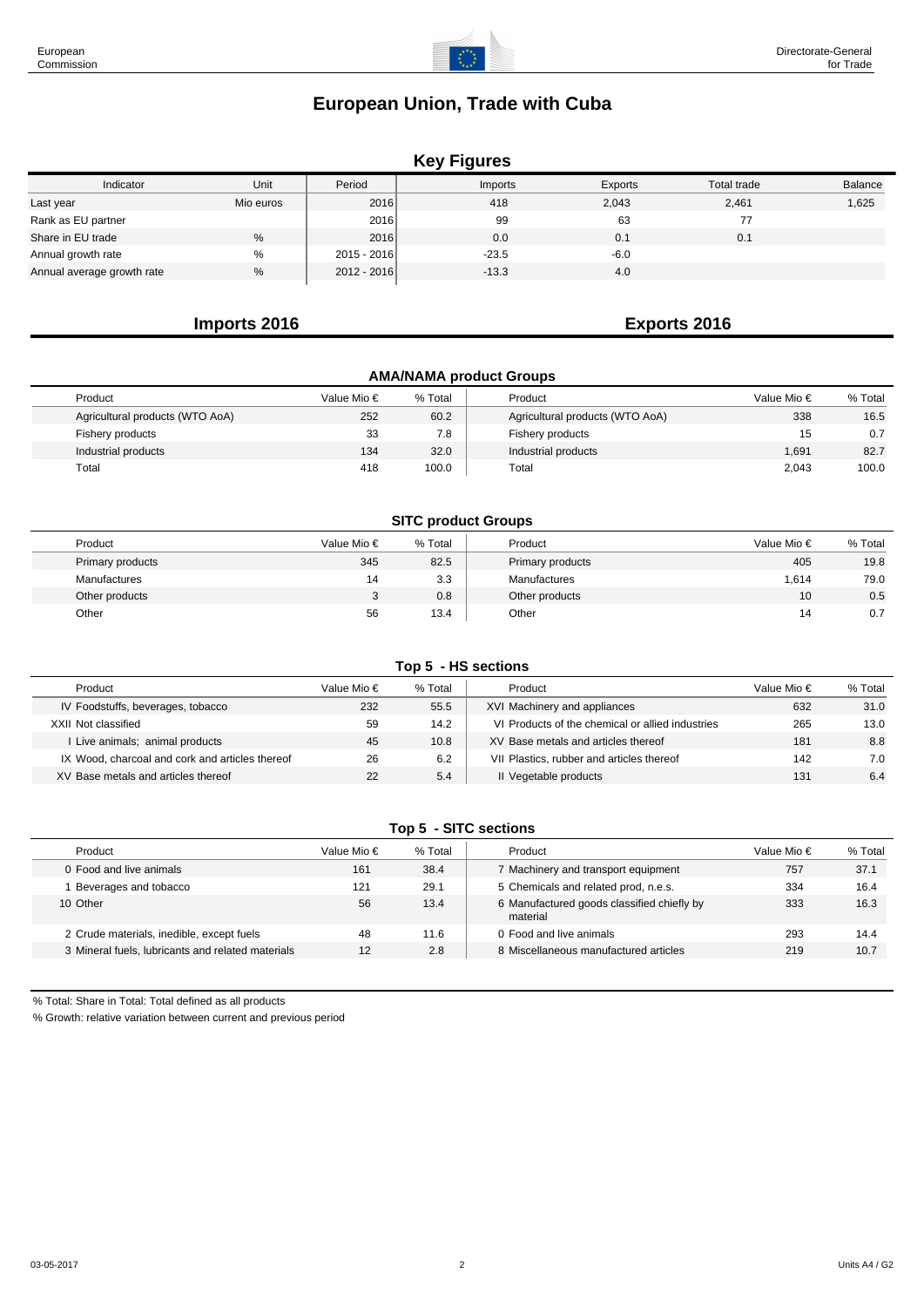

#### Total goods: EU Trade flows and balance, annual data 2006 - 2016 Source Eurostat Comext - Statistical regime 4



#### **Total goods: EU Trade flows and balance** Source **In the Source Eurostat Comext** - Statistical reqime 4

**Period Imports Exports Balance Total trade** Value Mio € % Growth\* % Extra-EU Value Mio € % Growth\* % Extra-EU Value Mio € Value Mio € 739 0.1 1,694 0.1 955 2,433 609 -17.6 0.0 1,491 -12.0 0.1 881 2,100 442 -27.5 0.0 1,657 11.2 0.1 1,215 2,099 361 -18.3 0.0 1,068 -35.5 0.1 707 1,430 352 -2.5 0.0 1,301 21.8 0.1 949 1,653 604 71.6 0.0 1,535 18.0 0.1 931 2,140 739 22.3 0.0 1,746 13.7 0.1 1,007 2,485 843 14.1 0.1 1,833 5.0 0.1 990 2,677 466 -44.7 0.0 1,623 -11.5 0.1 1,157 2,089 546 17.0 0.0 2,173 33.9 0.1 1,627 2,719 418 -23.5 0.0 2,043 -6.0 0.1 1,625 2,461

% Growth: relative variation between current and previous period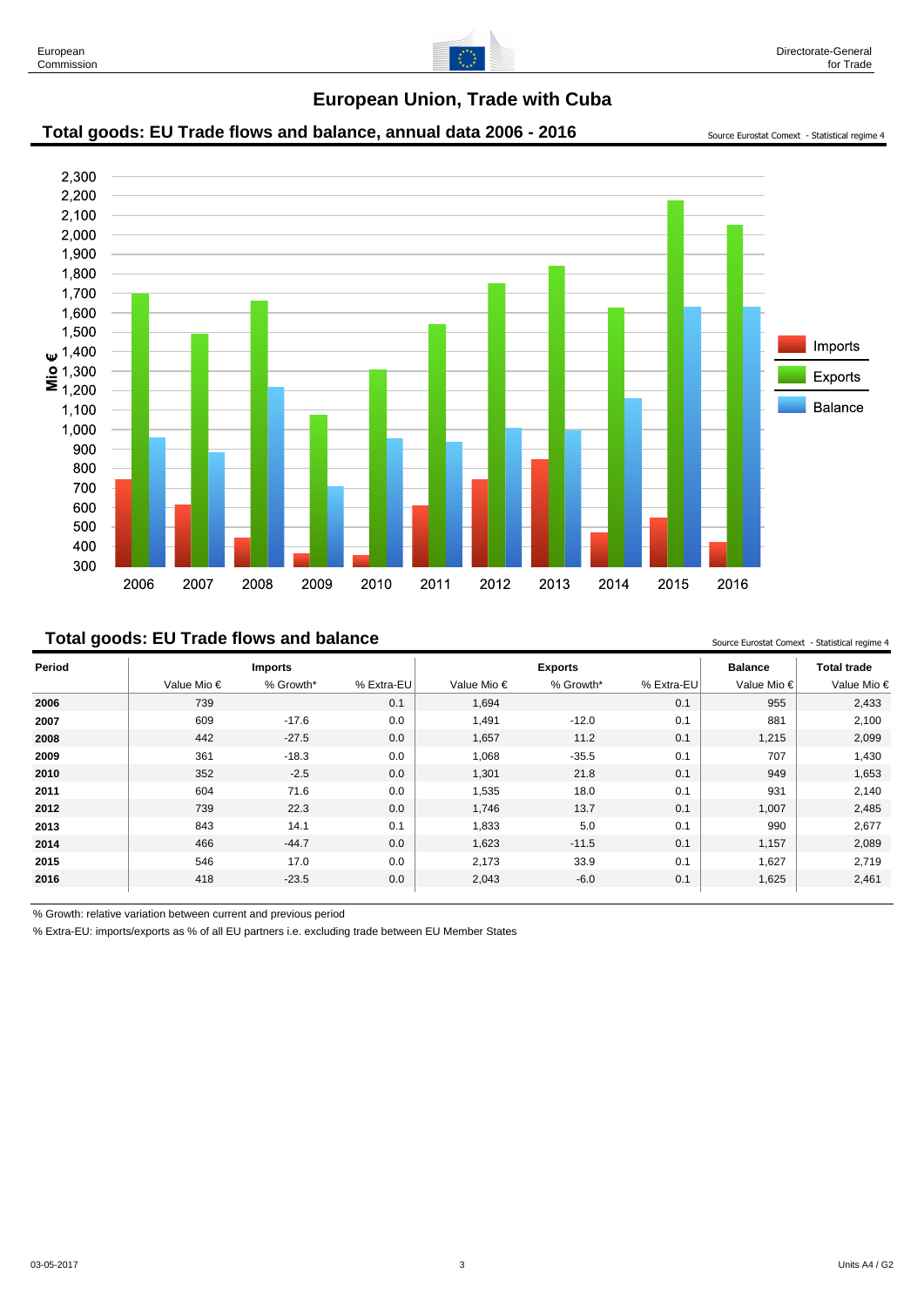

# **Trade flows by SITC section 2016** Source Eurostat Comext - Statistical regime 4

|                                                     | <b>Imports</b> |         |            |           | <b>Exports</b>       |         |            |           |
|-----------------------------------------------------|----------------|---------|------------|-----------|----------------------|---------|------------|-----------|
|                                                     | Value Mio €    | % Total | % Extra-EU | % Growth* | Value Mio $\epsilon$ | % Total | % Extra-EU | % Growth* |
| Total                                               | 418            | 100.0   | 0.0        | $-23.5$   | 2.043                | 100.0   | 0.1        | $-6.0$    |
| 0 Food and live animals                             | 161            | 38.4    | 0.2        | 4.2       | 293                  | 14.4    | 0.4        | $-8.1$    |
| Beverages and tobacco                               | 121            | 29.1    | 1.5        | 19.5      | 43                   | 2.1     | 0.1        | 50.0      |
| 2 Crude materials, inedible, except fuels           | 48             | 11.6    | 0.1        | $-2.1$    | 16                   | 0.8     | 0.0        | $-22.5$   |
| 3 Mineral fuels, lubricants and related materials   | 12             | 2.8     | 0.0        | $-91.2$   | 17                   | 0.8     | 0.0        | 82.6      |
| 4 Animal and vegetable oils, fats and waxes         |                | 0.2     | 0.0        | 49525.4   | 8                    | 0.4     | 0.2        | 51.2      |
| 5 Chemicals and related prod, n.e.s.                | 6              | 1.4     | 0.0        | $-44.7$   | 334                  | 16.4    | 0.1        | $-13.7$   |
| 6 Manufactured goods classified chiefly by material | 3              | 0.8     | 0.0        | $-3.0$    | 333                  | 16.3    | 0.2        | $-7.2$    |
| 7 Machinery and transport equipment                 | $\overline{4}$ | 1.0     | 0.0        | $-23.9$   | 757                  | 37.1    | 0.1        | $-6.4$    |
| 8 Miscellaneous manufactured articles               | 3              | 0.6     | 0.0        | 49.2      | 219                  | 10.7    | 0.1        | 3.0       |
| 9 Commodities and transactions n.c.e.               | 3              | 0.8     | 0.0        | $-56.8$   | 10                   | 0.5     | 0.0        | 30.5      |
| Other                                               | 56             | 13.4    | n.a.       | n.a.      | 14                   | 0.7     | n.a.       | n.a.      |

# **Trade flows by SITC product grouping 2016** Source Eurostat Comext - Statistical regime 4

|                                                             | <b>Imports</b> |         |            |           | <b>Exports</b> |         |            |           |
|-------------------------------------------------------------|----------------|---------|------------|-----------|----------------|---------|------------|-----------|
| SITC Rev. 3 Product Groups                                  | Value Mio €    | % Total | % Extra-EU | % Growth* | Value Mio €    | % Total | % Extra-EU | % Growth* |
| Total                                                       | 418            | 100.0   | 0.0        | $-23.5$   | 2,043          | 100.0   | 0.1        | $-6.0$    |
| Primary products                                            | 345            | 82.5    | 0.1        | $-21.5$   | 405            | 19.8    | 0.2        | $-1.8$    |
| - Agricultural products (Food (incl. Fish) & Raw Materials) | 309            | 74.0    | 0.2        | 10.0      | 357            | 17.5    | 0.3        | $-2.6$    |
| - - Food                                                    | 283            | 67.7    | 0.2        | 10.5      | 344            | 16.8    | 0.3        | $-2.6$    |
| - - - of which Fish                                         | 33             | 7.8     | 0.1        | 22.5      | 14             | 0.7     | 0.3        | 50.4      |
| - - Raw materials                                           | 26             | 6.3     | 0.1        | 4.4       | 13             | 0.6     | 0.1        | $-1.7$    |
| - Fuels and mining products                                 | 36             | 8.6     | 0.0        | $-77.4$   | 48             | 2.4     | 0.0        | 4.0       |
| - - Ores and other minerals                                 | 22             | 5.3     | 0.1        | $-8.9$    | $\overline{2}$ | 0.1     | 0.0        | $-63.8$   |
| - - Fuels                                                   | 12             | 2.8     | 0.0        | $-91.2$   | 17             | 0.8     | 0.0        | 82.6      |
| - - - of which Petroleum and petroleum products             | 12             | 2.8     | 0.0        | $-91.2$   | 17             | 0.8     | 0.0        | 83.7      |
| - - Non ferrous metals                                      | $\overline{2}$ | 0.5     | 0.0        | 5.1       | 29             | 1.4     | 0.1        | $-4.9$    |
| Manufactures                                                | 14             | 3.3     | 0.0        | $-28.2$   | 1,614          | 79.0    | 0.1        | $-7.1$    |
| - Iron and steel                                            | $\mathbf 0$    | 0.0     | 0.0        | 1981.3    | 44             | 2.1     | 0.2        | $-26.7$   |
| - Chemicals                                                 | 6              | 1.4     | 0.0        | $-44.7$   | 334            | 16.4    | 0.1        | $-13.7$   |
| - - of which Pharmaceuticals                                | $\mathbf{1}$   | 0.2     | 0.0        | $-35.3$   | 39             | 1.9     | 0.0        | $-2.3$    |
| - Other semi-manufactures                                   | $\mathbf{1}$   | 0.2     | 0.0        | $-22.5$   | 239            | 11.7    | 0.2        | $-5.7$    |
| - Machinery and transport equipment                         | $\overline{4}$ | 1.0     | 0.0        | $-23.9$   | 757            | 37.1    | 0.1        | $-6.4$    |
| - - Office and telecommunication equipment                  | $\mathbf{1}$   | 0.4     | 0.0        | $-47.2$   | 38             | 1.9     | 0.1        | $-18.7$   |
| --- Electronic data processing and office equipment         | $\mathbf 0$    | 0.0     | 0.0        | $-5.4$    | 13             | 0.6     | 0.1        | $-15.1$   |
| --- Telecommunications equipment                            | $\mathbf{1}$   | 0.3     | 0.0        | $-50.6$   | 21             | 1.0     | 0.1        | $-29.4$   |
| --- Integrated circuits and electronic components           | $\mathbf 0$    | 0.0     | 0.0        | $-26.9$   | 5              | 0.2     | 0.0        | 77.5      |
| - - Transport equipment                                     | $\mathbf{1}$   | 0.3     | 0.0        | $-10.5$   | 149            | 7.3     | 0.1        | $-0.6$    |
| - - - of which Automotive products                          | $\mathbf{1}$   | 0.1     | 0.0        | 127.1     | 85             | 4.1     | 0.1        | 2.0       |
| - - Other machinery                                         | $\overline{2}$ | 0.4     | 0.0        | 7.1       | 559            | 27.4    | 0.2        | $-8.2$    |
| - - - Power generating machinery                            | $\mathbf 0$    | 0.1     | 0.0        | 32.0      | 21             | 1.1     | 0.0        | $-21.9$   |
| - - - Non electrical machinery                              | $\mathbf{1}$   | 0.1     | 0.0        | $-41.1$   | 397            | 19.4    | 0.2        | $-0.2$    |
| - - - Electrical machinery                                  | $\mathbf{1}$   | 0.2     | 0.0        | 157.8     | 141            | 6.9     | 0.2        | $-23.5$   |
| - Textiles                                                  | $\mathbf 0$    | 0.0     | 0.0        | $-99.6$   | 21             | 1.0     | 0.1        | 29.4      |
| - Clothing                                                  | $\mathbf 0$    | 0.0     | 0.0        | 334.7     | 19             | 0.9     | 0.1        | 1.6       |
| - Other manufactures                                        | 3              | 0.6     | 0.0        | 47.5      | 199            | 9.7     | 0.1        | 2.7       |
| - - of which Scientific and controlling instruments         | $\mathbf{1}$   | 0.2     | 0.0        | 31.3      | 71             | 3.5     | 0.1        | $-7.1$    |
| Other products                                              | 3              | 0.8     | 0.0        | $-56.8$   | 10             | 0.5     | 0.0        | 30.5      |
| Other                                                       | 56             | 13.4    | n.a.       | n.a.      | 14             | 0.7     | n.a.       | n.a.      |

% Growth: relative variation between current and previous period

% Total: Share in Total: Total defined as all products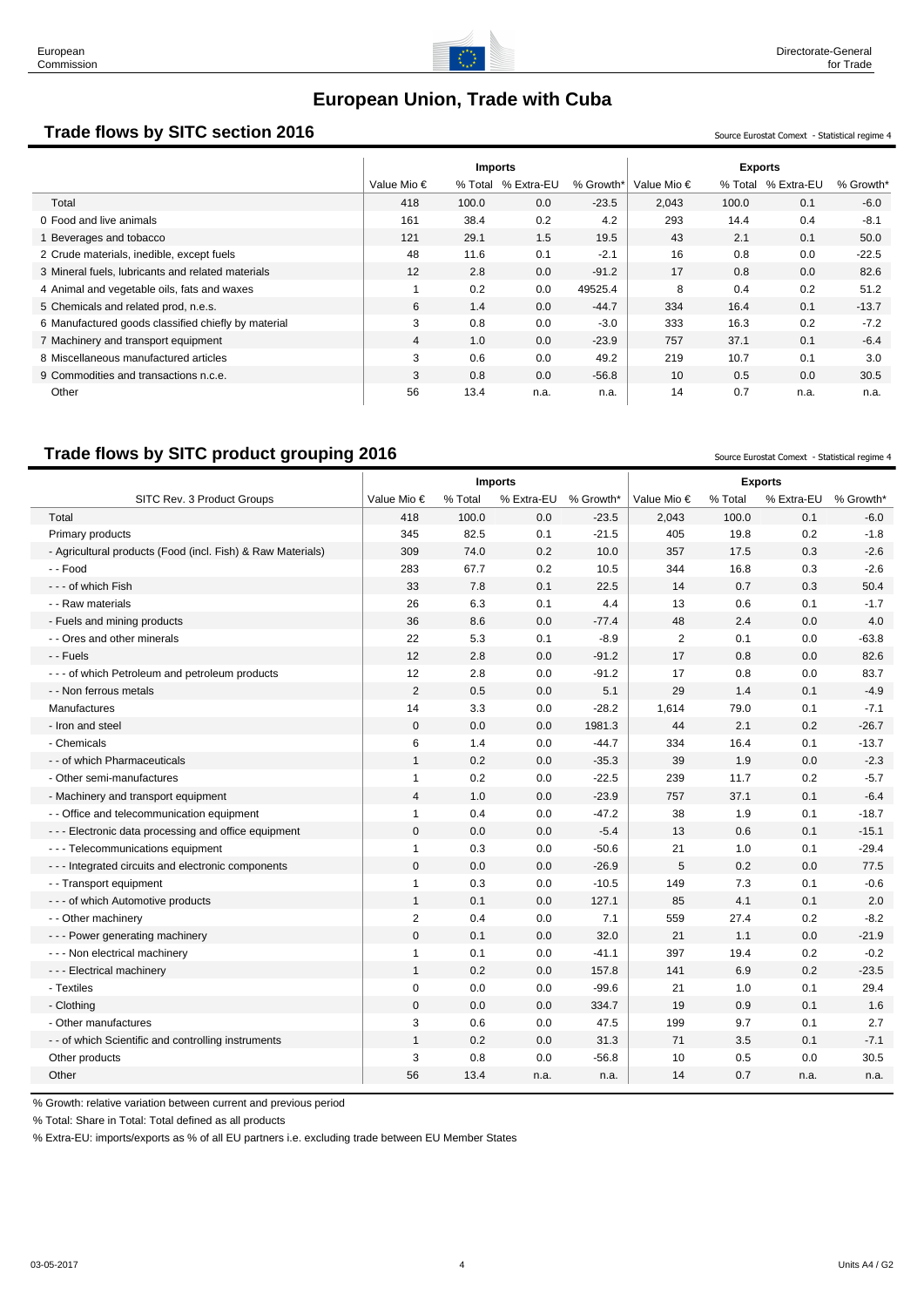

## **Trade flows by SITC section 2013 - 2016** Sunce Eurostat Comext - Statistical regime 4

|                                       |                                                     | <b>Imports</b><br>Value Mio $\epsilon$ |                |      | <b>Exports</b><br>Value Mio $\epsilon$ |       |                |                |       |
|---------------------------------------|-----------------------------------------------------|----------------------------------------|----------------|------|----------------------------------------|-------|----------------|----------------|-------|
|                                       |                                                     | 2013                                   | 2014           | 2015 | 2016                                   | 2013  | 2014           | 2015           | 2016  |
| Total                                 |                                                     | 843                                    | 466            | 546  | 418                                    | 1,833 | 1,623          | 2,173          | 2,043 |
| 0 Food and live animals               |                                                     | 205                                    | 124            | 154  | 161                                    | 254   | 297            | 319            | 293   |
| Beverages and tobacco                 |                                                     | 176                                    | 80             | 102  | 121                                    | 16    | 22             | 29             | 43    |
|                                       | 2 Crude materials, inedible, except fuels           | 53                                     | 50             | 49   | 48                                     | 14    | 10             | 20             | 16    |
|                                       | 3 Mineral fuels, lubricants and related materials   | 281                                    | 105            | 132  | 12                                     | 17    | 8              | 9              | 17    |
|                                       | 4 Animal and vegetable oils, fats and waxes         | $\mathbf 0$                            | $\mathbf 0$    | 0    |                                        | 5     | 4              | 5              | 8     |
| 5 Chemicals and related prod, n.e.s.  |                                                     | $\overline{4}$                         | 3              | 10   | 6                                      | 308   | 280            | 387            | 334   |
|                                       | 6 Manufactured goods classified chiefly by material | 8                                      | $\overline{4}$ | 3    | 3                                      | 299   | 247            | 359            | 333   |
| 7 Machinery and transport equipment   |                                                     | 10                                     | 5              | 6    | $\overline{4}$                         | 736   | 588            | 809            | 757   |
|                                       | 8 Miscellaneous manufactured articles               | $\overline{2}$                         | $\overline{2}$ | 2    | 3                                      | 163   | 152            | 212            | 219   |
| 9 Commodities and transactions n.c.e. |                                                     | 17                                     | $\overline{7}$ | 8    | 3                                      | 7     | $\overline{7}$ | $\overline{7}$ | 10    |
| Other                                 |                                                     | 87                                     | 87             | 80   | 56                                     | 15    | 8              | 16             | 14    |

# **Trade flows by SITC product grouping 2013 - 2016** Source Eurostat Comext - Statistical regime 4

**Imports Exports** Value Mio € Value Mio € SITC Rev. 3 Product Groups **2013 2014 2015 2016 2013 2014 2015 2016** Total 843 466 546 418 1,833 1,623 2,173 2,043 Primary products 718 361 439 345 326 358 413 405 - Agricultural products (Food (incl. Fish) & Raw Materials) 399 226 281 309 285 330 366 357 - - Food 380 204 256 283 275 324 353 344 - - - of which Fish 22 17 27 33 4 5 10 14 - - Raw materials 18 22 25 26 10 6 13 13 - Fuels and mining products and the set of the set of the set of the set of the set of the set of the set of the set of the set of the set of the set of the set of the set of the set of the set of the set of the set of the - Ores and other minerals 25 28 24 22 3 3 7 2 - - Fuels 281 105 132 12 17 8 9 17 --- of which Petroleum and petroleum products  $\begin{array}{ccc} \vert & 281 & 105 & 132 & 12 \end{array}$  17 8 9 17 - - Non ferrous metals 3 1 2 2 20 17 31 29 Manufactures 22 12 19 14 1,485 1,250 1,737 1,614 - Iron and steel | 4 0 0 0 | 64 38 59 44 - Chemicals 4 3 10 6 308 280 387 334 -- of which Pharmaceuticals 1 1 1 1 1 1 1 27 32 40 39 - Other semi-manufactures 2 2 1 1 199 178 253 239 - Machinery and transport equipment 10 10 5 6 4 736 588 809 757 -- Office and telecommunication equipment 13 3 3 3 1 3 3 3 1 37 28 47 38 ---Electronic data processing and office equipment  $\begin{array}{cccc} \vert & 0 & 0 & 0 & 0 \end{array}$  0 12 8 15 13 - - - Telecommunications equipment 2 2 3 1 20 18 30 21 --- Integrated circuits and electronic components  $\begin{array}{cccc} \vert & 0 & 1 & 0 & 0 \vert & 5 & 2 & 3 & 5 \end{array}$ - - Transport equipment 1 1 1 1 172 111 150 149 - - - of which Automotive products 0 0 0 1 73 55 83 85 - Other machinery 6 1 2 2 | 527 447 609 559 ---Power generating machinery  $\begin{array}{ccccccc} \vert & & 3 & & 0 & & 0 & & 0 \end{array}$   $\begin{array}{ccccccc} & & & 28 & & 31 & & 27 & & 21 \end{array}$ -- Non electrical machinery 1998 1997 10: 1 1 1 1 1 361 296 398 397 ---Electrical machinery 1 1 1 1 0 1 1 137 121 184 141 - Textiles 0 0 0 0 16 14 16 21 - Clothing 0 0 0 0 14 13 19 19 - Other manufactures 2 2 2 3 148 139 193 199 -- of which Scientific and controlling instruments  $\begin{array}{cccc} 1 & 0 & 1 & 1 \end{array}$   $\begin{array}{cccc} 1 & 46 & 56 \end{array}$  71 Other products 17 7 8 3 7 7 7 10 Other 87 87 80 56 15 8 16 14

% Growth: relative variation between current and previous period

% Total: Share in Total: Total defined as all products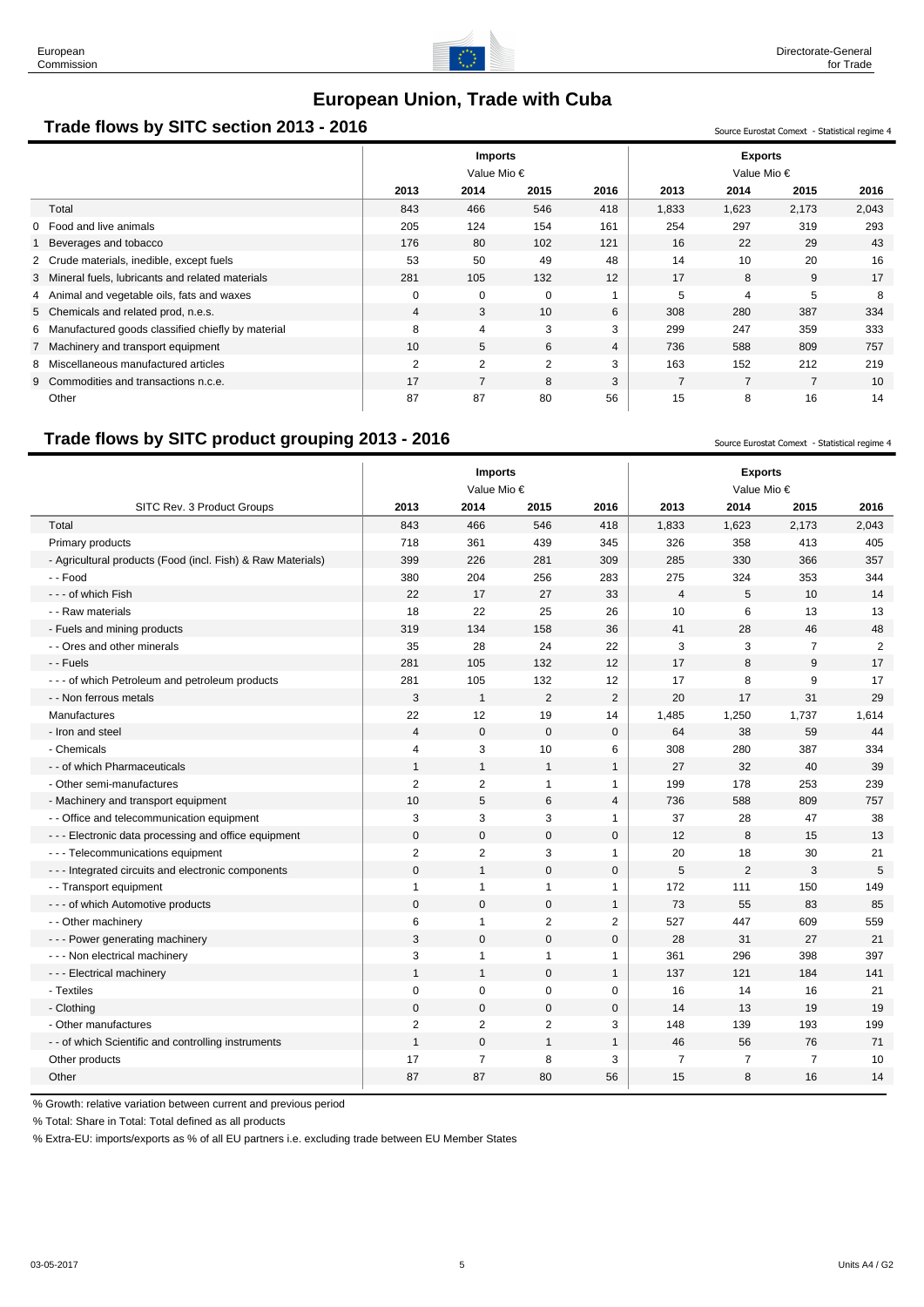

## **Trade flows by HS section 2016** Source Eurostat Comext - Statistical regime 4

|                                                  | <b>Imports</b> |         |            |           |                |         | <b>Exports</b> |           |
|--------------------------------------------------|----------------|---------|------------|-----------|----------------|---------|----------------|-----------|
| <b>HS Sections</b>                               | Value Mio €    | % Total | % Extra-EU | % Growth* | Value Mio €    | % Total | % Extra-EU     | % Growth* |
| Total                                            | 418            | 100.0   | 0.0        | $-23.5$   | 2,043          | 100.0   | 0.1            | $-6.0$    |
| I Live animals; animal products                  | 45             | 10.8    | 0.2        | 6.0       | 97             | 4.7     | 0.4            | $-0.1$    |
| Il Vegetable products                            | 5              | 1.3     | 0.0        | 119.7     | 131            | 6.4     | 0.5            | $-16.8$   |
| III Animal or vegetable fats and oils            | $\mathbf{1}$   | 0.1     | 0.0        | 49525.4   | 8              | 0.4     | 0.1            | 53.0      |
| IV Foodstuffs, beverages, tobacco                | 232            | 55.5    | 0.5        | 8.8       | 112            | 5.5     | 0.2            | 14.9      |
| V Mineral products                               | 12             | 3.0     | 0.0        | $-90.7$   | 20             | 1.0     | 0.0            | 43.0      |
| VI Products of the chemical or allied industries | 6              | 1.4     | 0.0        | $-30.6$   | 265            | 13.0    | 0.1            | $-12.0$   |
| VII Plastics, rubber and articles thereof        | $\mathbf 0$    | 0.0     | 0.0        | 75.3      | 142            | 7.0     | 0.2            | $-10.9$   |
| VIII Raw hides and skins, and saddlery           | $\mathbf{1}$   | 0.2     | 0.0        | 0.1       | 2              | 0.1     | 0.0            | $-3.4$    |
| IX Wood, charcoal and cork and articles thereof  | 26             | 6.2     | 0.2        | 4.7       | 18             | 0.9     | 0.1            | $-6.4$    |
| X Pulp of wood, paper and paperboard             | $\mathbf{0}$   | 0.0     | 0.0        | $-29.1$   | 49             | 2.4     | 0.2            | $-21.3$   |
| XI Textiles and textile articles                 | $\mathbf 0$    | 0.0     | 0.0        | $-43.7$   | 36             | 1.8     | 0.1            | 17.9      |
| XII Footwear, hats and other headgear            | $\mathbf{0}$   | 0.1     | 0.0        | 509.8     | 6              | 0.3     | 0.1            | $-25.8$   |
| XIII Articles of stone, glass and ceramics       | $\mathbf 0$    | 0.0     | 0.0        | $-77.8$   | 60             | 2.9     | 0.3            | $-2.5$    |
| XIV Pearls, precious metals and articles thereof | $\mathbf{1}$   | 0.3     | 0.0        | $-81.0$   | $\mathbf 0$    | 0.0     | 0.0            | $-68.2$   |
| XV Base metals and articles thereof              | 22             | 5.4     | 0.0        | $-13.3$   | 181            | 8.8     | 0.2            | $-9.5$    |
| XVI Machinery and appliances                     | 3              | 0.8     | 0.0        | $-30.4$   | 632            | 31.0    | 0.1            | $-6.7$    |
| XVII Transport equipment                         | $\mathbf{1}$   | 0.2     | 0.0        | 41.2      | 118            | 5.8     | 0.0            | 9.4       |
| XVII Optical and photographic instruments, etc.  | $\mathbf{1}$   | 0.2     | 0.0        | 22.0      | 85             | 4.1     | 0.1            | $-22.2$   |
| XIX Arms and ammunition                          |                |         |            |           | 0              | 0.0     | 0.0            |           |
| XX Miscellaneous manufactured articles           | $\mathbf{0}$   | 0.0     | 0.0        | 80.0      | 55             | 2.7     | 0.2            | 38.7      |
| XXI Works of art and antiques                    | $\mathbf{1}$   | 0.2     | 0.0        | 26.7      | $\overline{2}$ | 0.1     | 0.0            | 1069.9    |
| XXII Not classified                              | 59             | 14.2    | 0.3        | $-27.0$   | 23             | 1.1     | 0.1            | 2.7       |
| <b>AMA / NAMA Product Groups</b>                 |                |         |            |           |                |         |                |           |
| Total                                            | 418            | 100.0   | 0.0        | $-23.5$   | 2,043          | 100.0   | 0.1            | $-6.0$    |
| Agricultural products (WTO AoA)                  | 252            | 60.2    | 0.0        | 7.9       | 338            | 16.5    | 0.0            | $-4.2$    |
| Fishery products                                 | 33             | 7.8     | 0.0        | 22.5      | 15             | 0.7     | 0.0            | 48.8      |
| Industrial products                              | 134            | 32.0    | 0.0        | $-53.3$   | 1,691          | 82.7    | 0.1            | $-6.6$    |

% Growth: relative variation between current and previous period

% Total: Share in Total: Total defined as all products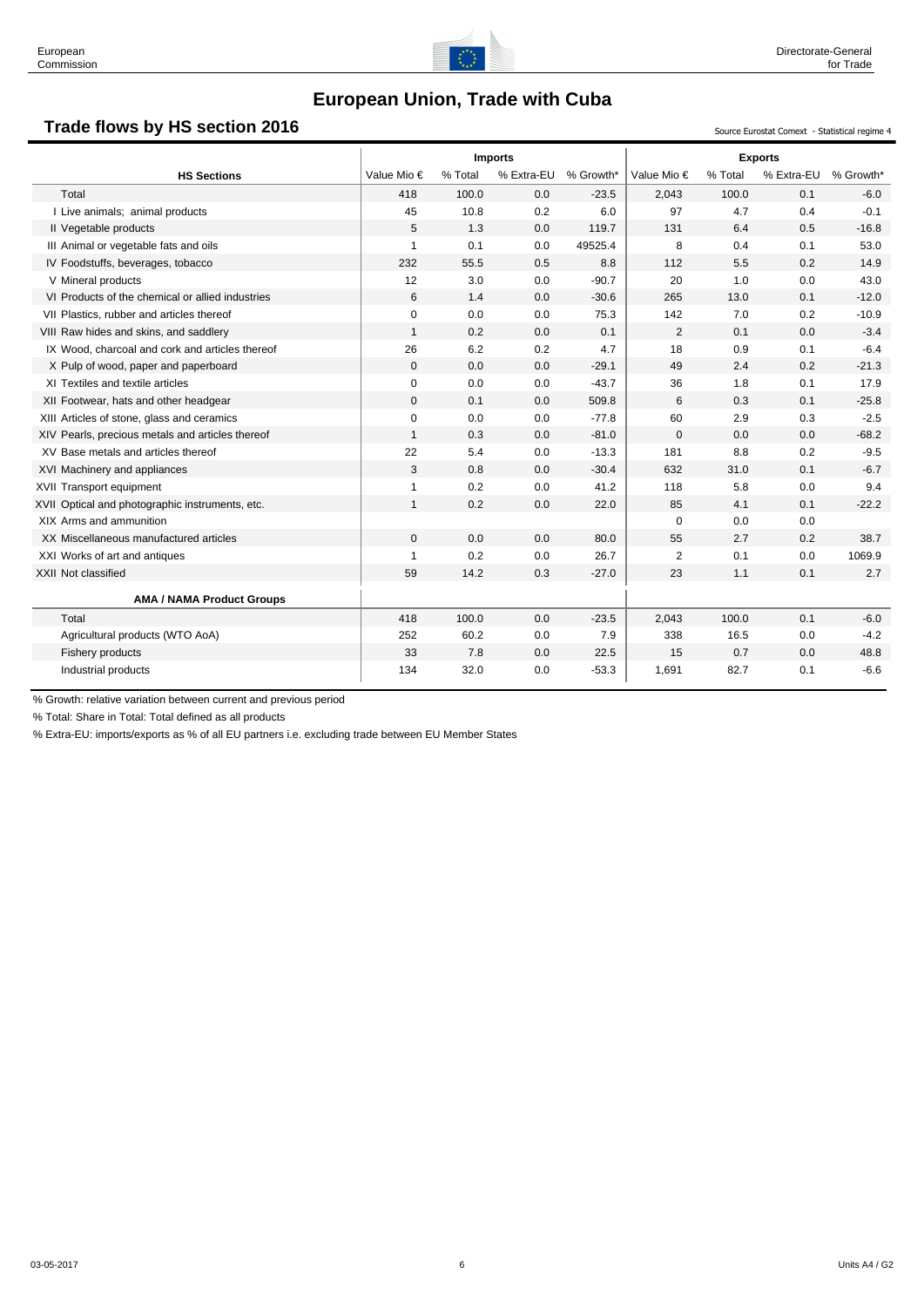

# **Trade flows by HS section 2013 - 2016** Superinter and the section of the source Eurostat Comext - Statistical regime 4

| <b>HS Sections</b>                               |                | <b>Imports</b><br>Value Mio € |              |              |             | <b>Exports</b><br>Value Mio € |              |                |  |
|--------------------------------------------------|----------------|-------------------------------|--------------|--------------|-------------|-------------------------------|--------------|----------------|--|
|                                                  | 2013           | 2014                          | 2015         | 2016         | 2013        | 2014                          | 2015         | 2016           |  |
| Total                                            | 843            | 466                           | 546          | 418          | 1,833       | 1,623                         | 2,173        | 2,043          |  |
| I Live animals; animal products                  | 34             | 31                            | 43           | 45           | 61          | 87                            | 97           | 97             |  |
| Il Vegetable products                            | $\overline{2}$ | $\overline{2}$                | 2            | 5            | 149         | 160                           | 157          | 131            |  |
| III Animal or vegetable fats and oils            |                |                               | $\Omega$     | 1            | 6           | $\overline{4}$                | 5            | 8              |  |
| IV Foodstuffs, beverages, tobacco                | 348            | 173                           | 213          | 232          | 64          | 76                            | 98           | 112            |  |
| V Mineral products                               | 282            | 105                           | 132          | 12           | 21          | 11                            | 14           | 20             |  |
| VI Products of the chemical or allied industries | $\mathbf{1}$   | $\mathbf{1}$                  | 8            | 6            | 246         | 224                           | 302          | 265            |  |
| VII Plastics, rubber and articles thereof        | $\mathbf 0$    | $\mathbf 0$                   | 0            | 0            | 123         | 110                           | 160          | 142            |  |
| VIII Raw hides and skins, and saddlery           | $\overline{1}$ | 3                             | $\mathbf{1}$ | $\mathbf{1}$ | 3           | 2                             | 3            | 2              |  |
| IX Wood, charcoal and cork and articles thereof  | 17             | 20                            | 25           | 26           | 12          | $\overline{7}$                | 19           | 18             |  |
| X Pulp of wood, paper and paperboard             | $\mathbf{1}$   | $\mathbf 0$                   | $\mathbf 0$  | $\mathbf 0$  | 37          | 41                            | 62           | 49             |  |
| XI Textiles and textile articles                 | 0              | $\mathbf 0$                   | 0            | 0            | 27          | 25                            | 31           | 36             |  |
| XII Footwear, hats and other headgear            | $\mathbf{0}$   | $\mathbf 0$                   | $\mathbf{0}$ | 0            | 10          | 6                             | 8            | 6              |  |
| XIII Articles of stone, glass and ceramics       | $\mathbf 0$    | $\mathbf 0$                   | $\mathbf 0$  | 0            | 54          | 45                            | 61           | 60             |  |
| XIV Pearls, precious metals and articles thereof | 13             | 5                             | 6            | $\mathbf{1}$ | 3           | $\mathbf 0$                   | $\mathbf{1}$ | $\mathbf 0$    |  |
| XV Base metals and articles thereof              | 38             | 29                            | 26           | 22           | 179         | 133                           | 200          | 181            |  |
| XVI Machinery and appliances                     | 9              | $\overline{4}$                | 5            | 3            | 632         | 502                           | 677          | 632            |  |
| XVII Transport equipment                         | 1              | $\mathbf{1}$                  | 1            | 1            | 94          | 77                            | 108          | 118            |  |
| XVIII Optical and photographic instruments, etc. | $\mathbf{1}$   | $\mathbf{1}$                  | $\mathbf{1}$ | $\mathbf{1}$ | 67          | 75                            | 109          | 85             |  |
| XIX Arms and ammunition                          |                |                               | 0            |              | $\mathbf 0$ | $\mathbf 0$                   |              | $\Omega$       |  |
| XX Miscellaneous manufactured articles           | $\mathbf 0$    | $\mathbf 0$                   | $\mathbf{0}$ | 0            | 26          | 23                            | 40           | 55             |  |
| XXI Works of art and antiques                    | $\overline{1}$ | $\mathbf{1}$                  | 1            | 1            | $\mathbf 0$ | $\mathbf{1}$                  | $\mathbf 0$  | $\overline{2}$ |  |
| XXII Not classified                              | 94             | 89                            | 81           | 59           | 21          | 13                            | 23           | 23             |  |
| <b>AMA / NAMA Product Groups</b>                 | 2013           | 2014                          | 2015         | 2016         | 2013        | 2014                          | 2015         | 2016           |  |
| Total                                            | 843            | 466                           | 546          | 418          | 1,833       | 1,623                         | 2,173        | 2,043          |  |
| Agricultural products (WTO AoA)                  | 362            | 191                           | 233          | 252          | 280         | 325                           | 353          | 338            |  |
| Fishery products                                 | 22             | 17                            | 27           | 33           | 4           | 5                             | 10           | 15             |  |
| Industrial products                              | 459            | 259                           | 286          | 134          | 1,550       | 1,293                         | 1,811        | 1,691          |  |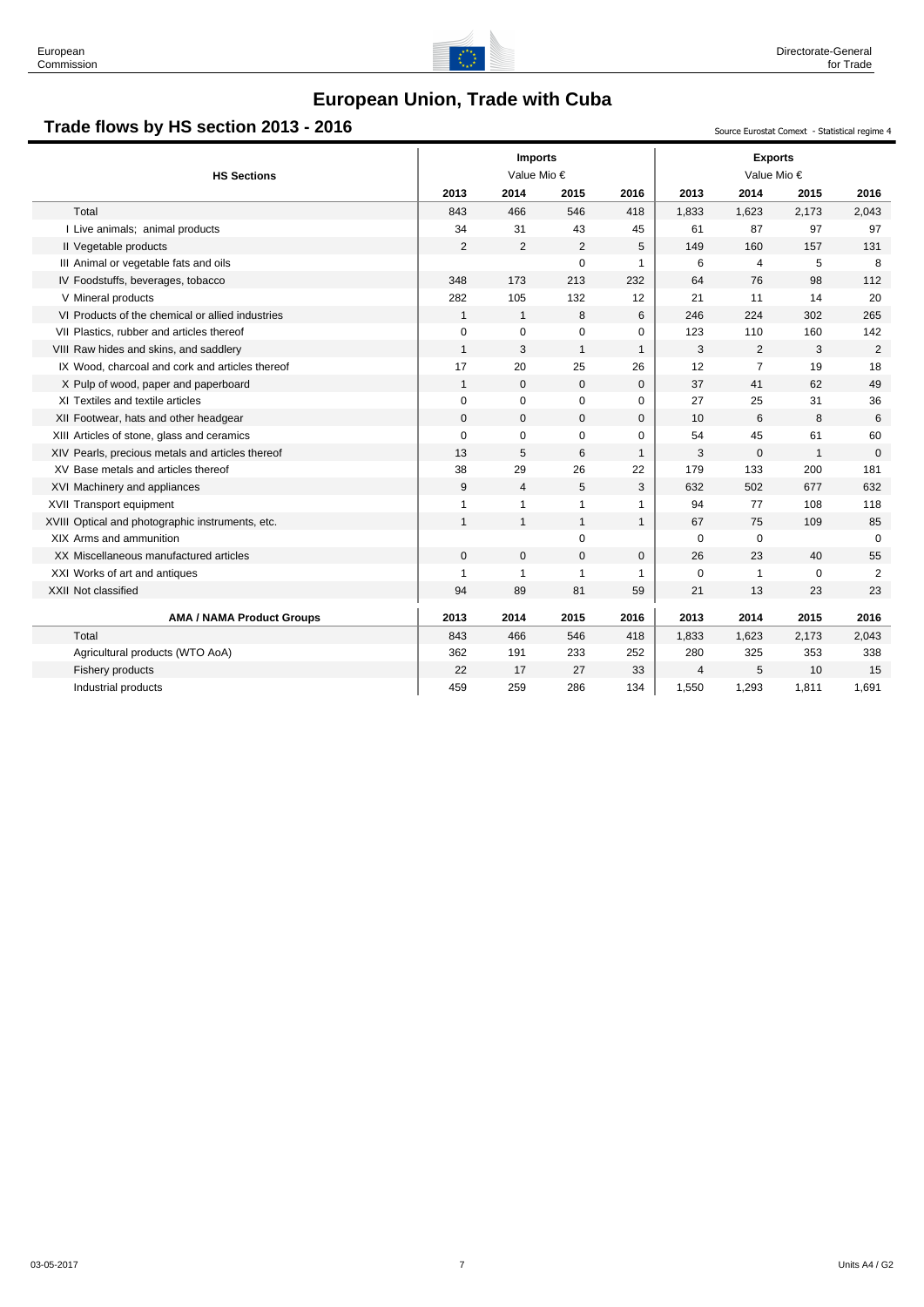

# **Cuba, Trade with World**

# **Total Goods: Trade flows and balance** Source IMF And The Source IMF And The Source IMF

| <b>Period</b> | <b>Imports</b>       |           | <b>Exports</b>       |           | <b>Balance</b>       |           | <b>Total trade</b>   |           |
|---------------|----------------------|-----------|----------------------|-----------|----------------------|-----------|----------------------|-----------|
|               | Value Mio $\epsilon$ | % Growth* | Value Mio $\epsilon$ | % Growth* | Value Mio $\epsilon$ | % Growth* | Value Mio $\epsilon$ | % Growth* |
| 2006          | 5,141                |           | 880                  |           | $-4,260$             |           | 6,021                |           |
| 2007          | 4,909                | $-4.5$    | 1,133                | 28.7      | $-3,776$             | $-11.4$   | 6,042                | 0.3       |
| 2008          | 5,919                | 20.6      | 1,024                | $-9.6$    | $-4,895$             | 29.6      | 6,943                | 14.9      |
| 2009          | 4,019                | $-32.1$   | 822                  | $-19.7$   | $-3,197$             | $-34.7$   | 4,841                | $-30.3$   |
| 2010          | 4,738                | 17.9      | 957                  | 16.3      | $-3,781$             | 18.3      | 5,694                | 17.6      |
| 2011          | 5,269                | 11.2      | 1,290                | 34.9      | $-3,979$             | 5.2       | 6,559                | 15.2      |
| 2012          | 5,997                | 13.8      | 1,309                | 1.5       | $-4,688$             | 17.8      | 7,306                | 11.4      |
| 2013          | 6,320                | 5.4       | 1,557                | 18.9      | $-4,763$             | 1.6       | 7,877                | 7.8       |
| 2014          | 5,426                | $-14.2$   | 1,423                | $-8.6$    | $-4,003$             | $-16.0$   | 6,849                | $-13.1$   |
| 2015          | 7,646                | 40.9      | 1,460                | 2.6       | $-6,186$             | 54.5      | 9,106                | 33.0      |
| 2016          | 7,152                | $-6.5$    | 1,162                | $-20.4$   | $-5,990$             | $-3.2$    | 8,314                | $-8.7$    |

# **Total Goods: Top trading partners 2016** Source 19 and the set of the source IMF

|              | <b>Imports</b>       |         |                |                | <b>Exports</b> |         |                      |              | <b>Total trade</b>   |         |
|--------------|----------------------|---------|----------------|----------------|----------------|---------|----------------------|--------------|----------------------|---------|
| Partner      | Value Mio $\epsilon$ | % World |                | Partner        |                | % World |                      | Partner      | Value Mio $\epsilon$ | % World |
| World        | 7,152                | 100.0   |                | World          | 1,162          | 100.0   |                      | World        | 8,314                | 100.0   |
| <b>EU 28</b> | 2,254                | 31.5    |                | <b>EU 28</b>   | 338            | 29.1    | 1                    | <b>EU 28</b> | 2,592                | 31.2    |
| China        | 2,089                | 29.2    | $\overline{2}$ | Russia         | 252            | 21.7    | 2                    | China        | 2,100                | 25.3    |
| Brazil       | 333                  | 4.7     | 3              | Venezuela      | 181            | 15.6    | 3                    | Russia       | 570                  | 6.9     |
| Russia       | 318                  | 4.4     | $\overline{4}$ | <b>Bolivia</b> | 48             | 4.1     | 4                    | Brazil       | 378                  | 4.6     |
| Mexico       | 314                  | 4.4     | 5              | Lebanon        | 47             | 4.1     | 5                    | Venezuela    | 359                  | 4.3     |
| Canada       | 291                  | 4.1     | 6              | Brazil         | 45             | 3.9     |                      | Mexico       | 334                  | 4.0     |
| <b>USA</b>   | 286                  | 4.0     | $\overline{7}$ | Hong Kong      | 28             | 2.4     | 7                    | Canada       | 300                  | 3.6     |
| Vietnam      | 251                  | 3.5     | 8              | Switzerland    | 27             | 2.3     |                      | Vietnam      | 252                  | 3.0     |
| Venezuela    | 178                  | 2.5     | 9              | Turkey         | 24             | 2.1     | 9                    | Argentina    | 97                   | 1.2     |
| 10 Argentina | 95                   | 1.3     | 10             | Mexico         | 20             | 1.7     | 10                   | Indonesia    | 79                   | 1.0     |
|              |                      |         |                |                |                |         |                      |              |                      |         |
| <b>EU 28</b> | 2,254                | 31.5    |                | <b>EU 28</b>   | 338            | 29.1    |                      | <b>EU 28</b> | 2,592                | 31.2    |
|              |                      |         |                |                |                |         | Value Mio $\epsilon$ | 16<br>8      |                      |         |

World trade: excluding intra-region trade

Top partners: excluding region member states

% Growth: relative variation between current and previous period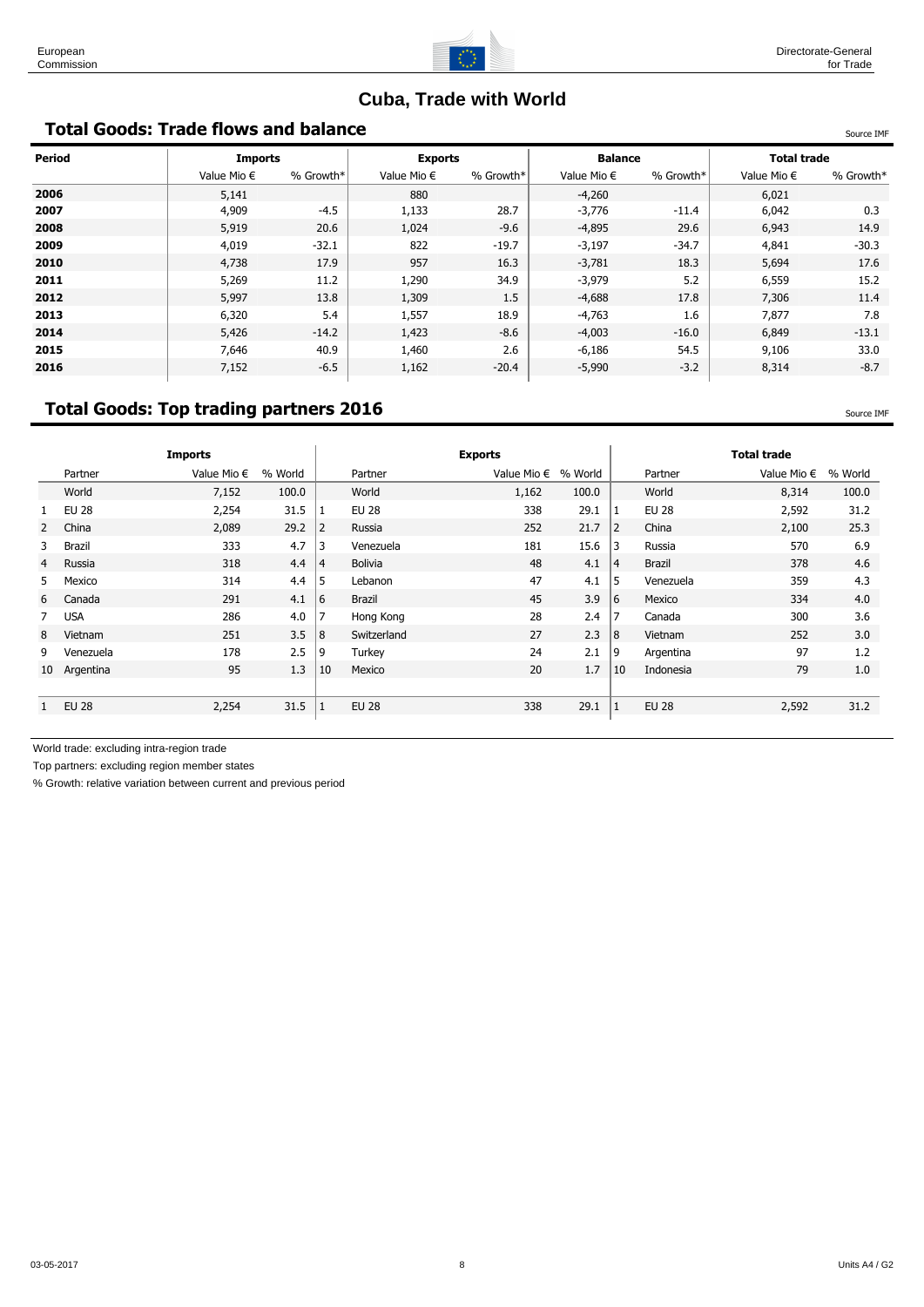

# **European Union, Trade with World**

# **Total Goods: Trade flows and balance** Statistical Comext - Statistical regime 4

| <b>Period</b> | <b>Imports</b>       |           | <b>Exports</b>       |           | <b>Balance</b>       |           | <b>Total trade</b>   |           |
|---------------|----------------------|-----------|----------------------|-----------|----------------------|-----------|----------------------|-----------|
|               | Value Mio $\epsilon$ | % Growth* | Value Mio $\epsilon$ | % Growth* | Value Mio $\epsilon$ | % Growth* | Value Mio $\epsilon$ | % Growth* |
|               |                      |           |                      |           |                      |           |                      |           |
| 2006          | 1,368,254            |           | 1,152,485            |           | $-215,768$           |           | 2,520,739            |           |
| 2007          | 1,450,340            | 6.0       | 1,234,482            | 7.1       | $-215,858$           | 0.0       | 2,684,822            | 6.5       |
| 2008          | 1,585,231            | 9.3       | 1,309,147            | 6.1       | $-276,084$           | 27.9      | 2,894,378            | 7.8       |
| 2009          | 1,235,636            | $-22.1$   | 1,093,961            | $-16.4$   | $-141,675$           | $-48.7$   | 2,329,598            | $-19.5$   |
| 2010          | 1,531,518            | 24.0      | 1,354,055            | 23.8      | $-177,463$           | 25.3      | 2,885,573            | 23.9      |
| 2011          | 1,729,980            | 13.0      | 1,554,511            | 14.8      | $-175,469$           | $-1.1$    | 3,284,491            | 13.8      |
| 2012          | 1,798,757            | 4.0       | 1,684,928            | 8.4       | $-113,829$           | $-35.1$   | 3,483,686            | 6.1       |
| 2013          | 1,687,440            | $-6.2$    | 1,736,371            | 3.1       | 48,931               |           | 3,423,812            | $-1.7$    |
| 2014          | 1,692,185            | 0.3       | 1,702,915            | $-1.9$    | 10,731               | $-78.1$   | 3,395,100            | $-0.8$    |
| 2015          | 1,729,207            | 2.2       | 1,789,154            | 5.1       | 59,947               | 458.7     | 3,518,361            | 3.6       |
| 2016          | 1,708,318            | $-1.2$    | 1,745,247            | $-2.5$    | 36,929               | $-38.4$   | 3,453,564            | $-1.8$    |

# **Total Goods: Top trading partners 2016** Source Eurostat Comext - Statistical regime 4

|               | <b>Imports</b> |                        |                   | <b>Exports</b> |                          |               | <b>Total trade</b>     |       |
|---------------|----------------|------------------------|-------------------|----------------|--------------------------|---------------|------------------------|-------|
| Partner       |                | Value Mio € % Extra-EU | Partner           |                | Value Mio $∈$ % Extra-EU | Partner       | Value Mio € % Extra-EU |       |
| World         | 1,708,318      | 100.0                  | World             | 1,745,247      | 100.0                    | World         | 3,453,564              | 100.0 |
| 1 China       | 344,468        | 20.2                   | 1 USA             | 362,153        | 20.8                     | 1 USA         | 609,979                | 17.7  |
| 2 USA         | 247,826        | 14.5                   | 2 China           | 170,083        | 9.7                      | 2 China       | 514,551                | 14.9  |
| 3 Switzerland | 121,669        | 7.1                    | 3 Switzerland     | 142,455        | 8.2                      | 3 Switzerland | 264,123                | 7.6   |
| 4 Russia      | 118,811        | 7.0                    | 4 Turkey          | 78,005         | 4.5                      | 4 Russia      | 191,219                | 5.5   |
| 5 Turkey      | 66,702         | 3.9                    | 5 Russia          | 72,408         | 4.1                      | 5 Turkey      | 144,707                | 4.2   |
| 6 Japan       | 66,561         | 3.9                    | 6 Japan           | 58,086         | 3.3                      | 6 Japan       | 124,647                | 3.6   |
| 7 Norway      | 62,984         | 3.7                    | 7 Norway          | 48,382         | 2.8                      | 7 Norway      | 111,366                | 3.2   |
| 8 South Korea | 41,435         | 2.4                    | 8 United Arab Emi | 45,859         | 2.6                      | 8 South Korea | 85,939                 | 2.5   |
| 9 India       | 39,276         | 2.3                    | 9 South Korea     | 44,504         | 2.6                      | 9 India       | 77,021                 | 2.2   |
|               |                |                        |                   |                |                          |               |                        |       |
| 99 Cuba       | 418            | 0.0                    | 63 Cuba           | 2,043          | 0.1                      | 77 Cuba       | 2,461                  | 0.1   |

# **Total Goods: Top product sections 2016** Source Eurostat Comext - Statistical regime 4

| <b>Imports</b>                           |         |      | <b>Exports</b>                              |         |                          |
|------------------------------------------|---------|------|---------------------------------------------|---------|--------------------------|
| Product                                  |         |      | Product                                     |         | Value Mio $€$ % Extra-EU |
| <b>HS Sections</b>                       |         |      | <b>HS Sections</b>                          |         |                          |
| XVI Machinery and appliances             | 416,782 | 24.4 | XVI Machinery and appliances                | 449,795 | 25.8                     |
| V Mineral products                       | 285,181 | 16.7 | XVII Transport equipment                    | 293,569 | 16.8                     |
| VI Products of the chemical or allied in | 163,747 | 9.6  | VI Products of the chemical or allied in    | 279,404 | 16.0                     |
| XVII Transport equipment                 | 136,479 | 8.0  | XV Base metals and articles thereof         | 94,108  | 5.4                      |
| XI Textiles and textile articles         | 110,027 | 6.4  | XVIII Optical and photographic instruments, | 92,614  | 5.3                      |
|                                          |         |      |                                             |         |                          |
| <b>SITC Sections</b>                     |         |      | <b>SITC Sections</b>                        |         |                          |
| 7 Machinery and transport equipment      | 552,298 | 32.3 | 7 Machinery and transport equipment         | 745,274 | 42.7                     |
| 8 Miscellaneous manufactured articles    | 268,277 | 15.7 | 5 Chemicals and related prod, n.e.s.        | 313,842 | 18.0                     |
| 3 Mineral fuels, lubricants and related  | 264,381 | 15.5 | 8 Miscellaneous manufactured articles       | 205,872 | 11.8                     |
| 5 Chemicals and related prod, n.e.s.     | 184,721 | 10.8 | 6 Manufactured goods classified chiefly     | 189,901 | 10.9                     |
| 6 Manufactured goods classified chiefly  | 181,407 | 10.6 | 0 Food and live animals                     | 83,918  | 4.8                      |
|                                          |         |      | Value Mio $∈$ % Extra-EU                    |         |                          |

% Extra-EU: imports/exports as % of all EU partners i.e. excluding trade between EU Member States

% Growth: relative variation between current and previous period